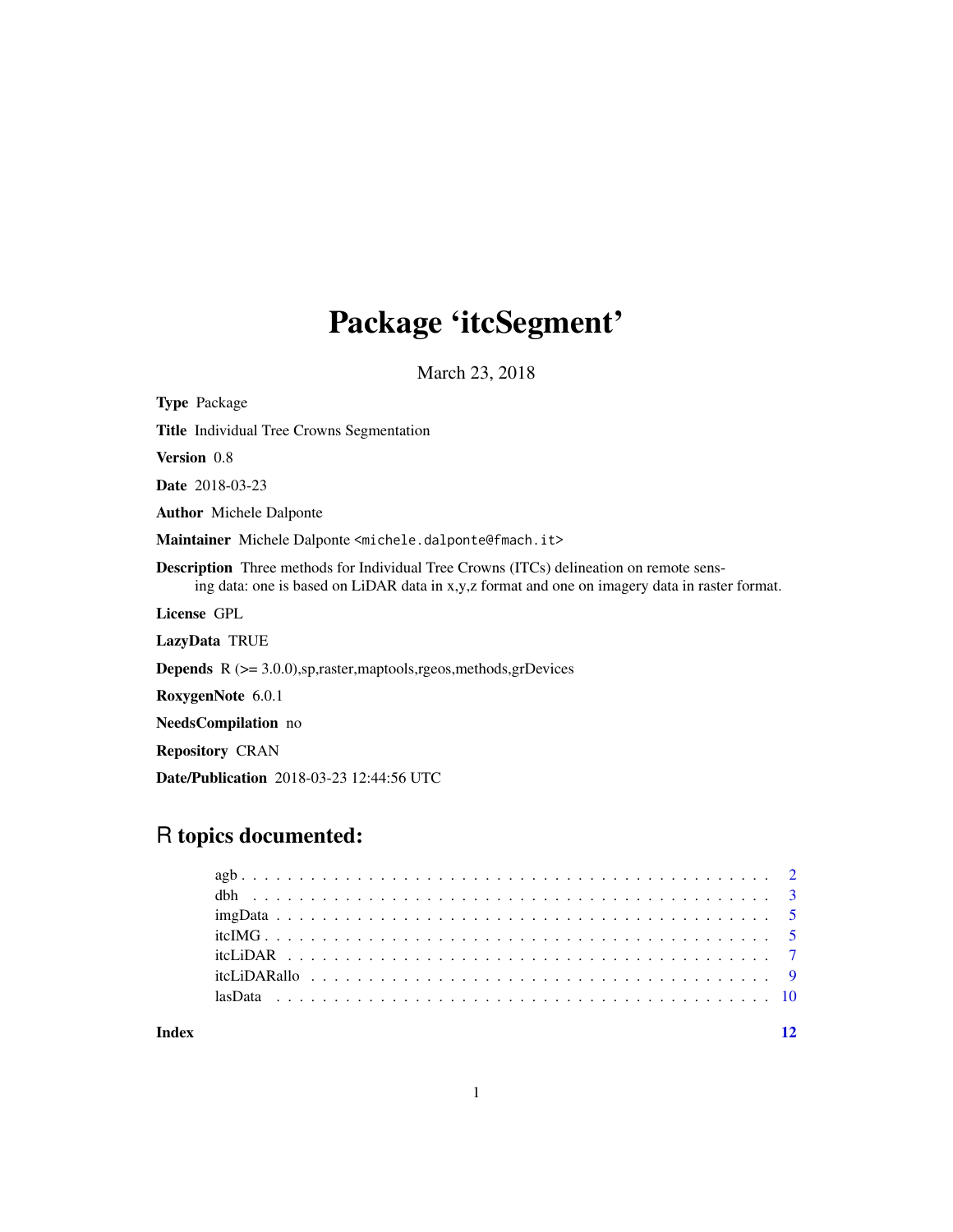#### <span id="page-1-0"></span>Description

Prediction of aboveground biomass (AGB) using height and crown diameter and the equations of Jucker et al. (2017).

#### Usage

 $agb(H = NULL, CA = NULL, species = 1)$ 

#### Arguments

|         | Tree height in meters.                       |
|---------|----------------------------------------------|
| СA      | Crown diameter in meters.                    |
| species | Integer number indicating the species group: |
|         | $1 =$ gymnosperm                             |
|         | $2 = \text{angiosperm}$                      |

#### Value

The AGB value in kilograms.

#### Author(s)

Michele Dalponte

#### References

T. Jucker, J. Caspersen, J. Chave, C. Antin, N. Barbier, F. Bongers, M. Dalponte, K. Y. van Ewijk, D. I. Forrester, M. Haeni, S. I. Higgins, R. J. Holdaway, Y. Iida, C. Lorimer, P. L. Marshall, S. Momo, G. R. Moncrieff, P. Ploton, L. Poorter, K. A. Rahman, M. Schlund, B. Sonke, F. J. Sterck, A. T. Trugman, V. A. Usoltsev, M. C. Vanderwel, P. Waldner, B. M. M. Wedeux, C. Wirth, H. Woell, M. Woods, W. Xiang, N. E. Zimmermann, and D. A. Coomes, "Allometric equations for integrating remote sensing imagery into forest monitoring programs," Global Change Biology, 23 (1), pp. 177-190, January 2017.

#### Examples

```
## Not run:
data(lasData)
## function takes a while to run
#Extraction of the ITCs
se<-itcLiDAR(lasData$X,lasData$Y,lasData$Z,epsg=32632)
```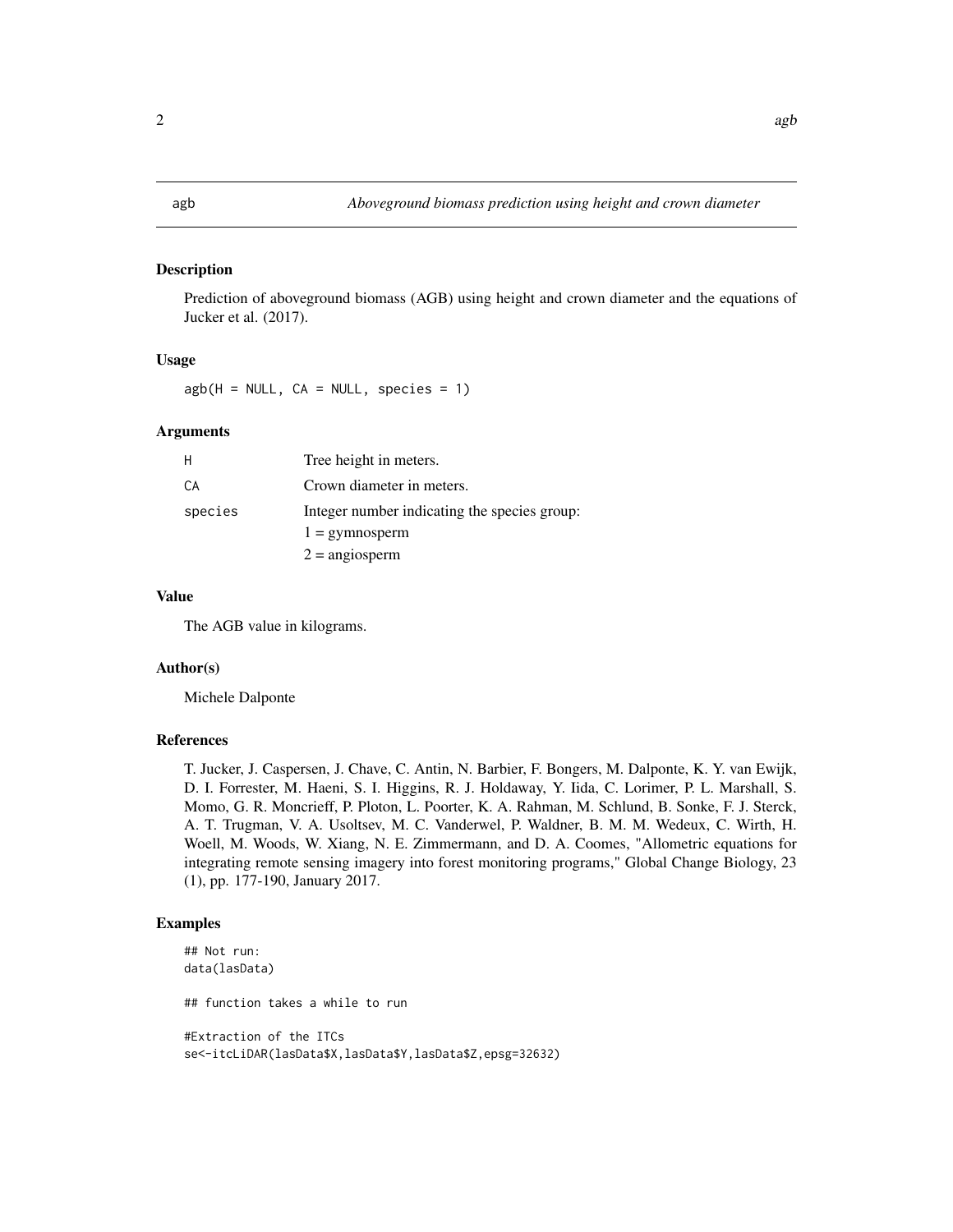```
summary(se)
```

```
#Computation of the crown diameter from the crown area
se$CD_m<-2*sqrt(se$CA_m2/pi)
#AGB prediction
se$agb<-NA
se$agb<-agb(se$Height_m,se$CD_m,species=1)
summary(se)
```

```
## End(Not run)
```
dbh *Diameter at breast height prediction using height and crown diameter*

#### Description

Prediction of diameter at breast height (DBH) using height and crown diameter and the equations of Jucker et al. (2017).

#### Usage

 $dbh(H = NULL, CA = NULL, bione = 0)$ 

#### Arguments

| н     | Tree height in meters.                                                                                                                                                                                                                                                                                                                                                                                                                                                                                                                                                                                                                                                                                                                            |
|-------|---------------------------------------------------------------------------------------------------------------------------------------------------------------------------------------------------------------------------------------------------------------------------------------------------------------------------------------------------------------------------------------------------------------------------------------------------------------------------------------------------------------------------------------------------------------------------------------------------------------------------------------------------------------------------------------------------------------------------------------------------|
| CA    | Crown diameter in meters.                                                                                                                                                                                                                                                                                                                                                                                                                                                                                                                                                                                                                                                                                                                         |
| biome | Integer number indicating the type of biome:<br>$0 = 'Global'$<br>$1 = 'A$ frotropic-Tropical forests-Angiosperm'<br>$2 = 'A$ frotropic-Woodlands and savannas-Angiosperm'<br>$3 = 'Australasia-Temperature mixed forests-Angiosperm'$<br>$4 = 'Australasia-Temperate mixed forests-Gymnosperm'$<br>5 = 'Australasia-Woodlands and savannas-Angiosperm'<br>$6 = 'Indo-Malaya-Tropical forests-Angiosperm'$<br>$7 =$ 'Nearctic-Boreal forests-Angiosperm'<br>$8 = 'Nearctic-Boreal forests-Gymnosperm'$<br>$9 = 'Nearctic-Temperature coniferous forests-Angiosperm'$<br>$10 = 'Nearctic-Temperature$ conferous forests-Gymnosperm'<br>11 = 'Nearctic-Temperate mixed forests-Angiosperm'<br>$12 = 'Nearctic$ -Temperate mixed forests-Gymnosperm' |
|       |                                                                                                                                                                                                                                                                                                                                                                                                                                                                                                                                                                                                                                                                                                                                                   |

<span id="page-2-0"></span>dbh <sup>3</sup>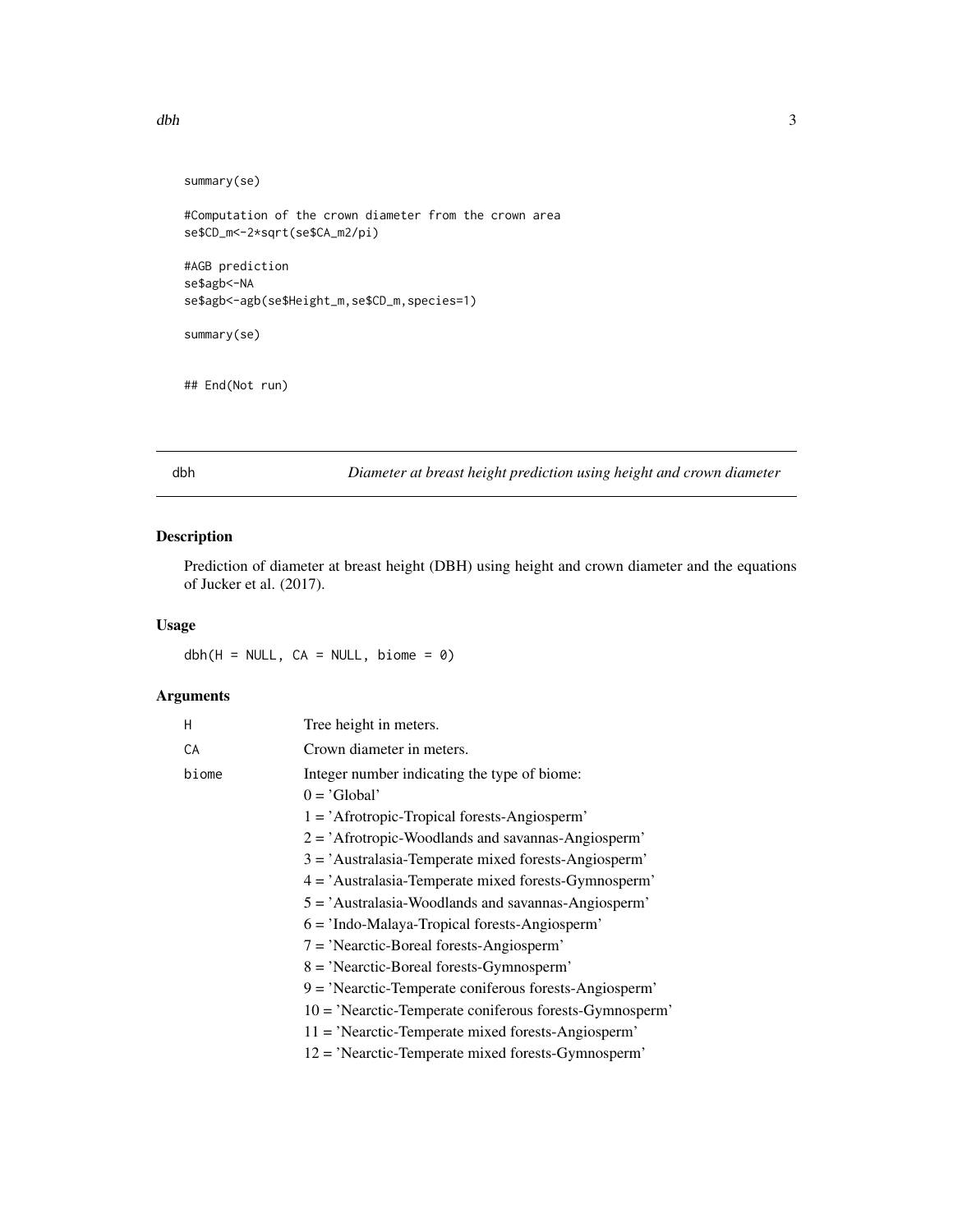- 13 = 'Nearctic-Woodlands and savannas-Angiosperm'
- 14 = 'Nearctic-Woodlands and savannas-Gymnosperm'
- 15 = 'Neotropic-Tropical forests-Angiosperm'
- 16 = 'Palearctic-Boreal forests-Angiosperm'
- 17 = 'Palearctic-Boreal forests-Gymnosperm'
- 18 = 'Palearctic-Temperate coniferous forests-Angiosperm'
- 19 = 'Palearctic-Temperate coniferous forests-Gymnosperm'
- 20 = 'Palearctic-Temperate mixed forests-Angiosperm'
- 21 = 'Palearctic-Temperate mixed forests-Gymnosperm'
- 22 = 'Palearctic-Tropical forests-Angiosperm'
- 23 = 'Palearctic-Woodlands and savannas-Angiosperm'
- 24 = 'Palearctic-Woodlands and savannas-Gymnosperm'

#### Value

The DBH value in centimeters.

#### Author(s)

Michele Dalponte

#### References

T. Jucker, J. Caspersen, J. Chave, C. Antin, N. Barbier, F. Bongers, M. Dalponte, K. Y. van Ewijk, D. I. Forrester, M. Haeni, S. I. Higgins, R. J. Holdaway, Y. Iida, C. Lorimer, P. L. Marshall, S. Momo, G. R. Moncrieff, P. Ploton, L. Poorter, K. A. Rahman, M. Schlund, B. Sonke, F. J. Sterck, A. T. Trugman, V. A. Usoltsev, M. C. Vanderwel, P. Waldner, B. M. M. Wedeux, C. Wirth, H. Woell, M. Woods, W. Xiang, N. E. Zimmermann, and D. A. Coomes, "Allometric equations for integrating remote sensing imagery into forest monitoring programs," Global Change Biology, 23 (1), pp. 177-190, January 2017.

#### Examples

```
## Not run:
data(lasData)
## function takes a while to run
#Extraction of the ITCs
se<-itcLiDAR(lasData$X,lasData$Y,lasData$Z,epsg=32632)
summary(se)
#Computation of the crown diameter from the crown area
se$CD_m<-2*sqrt(se$CA_m2/pi)
#DBH prediction
se$dbh<-NA
```

```
se$dbh<-dbh(se$Height_m,se$CD_m,biome=0)
```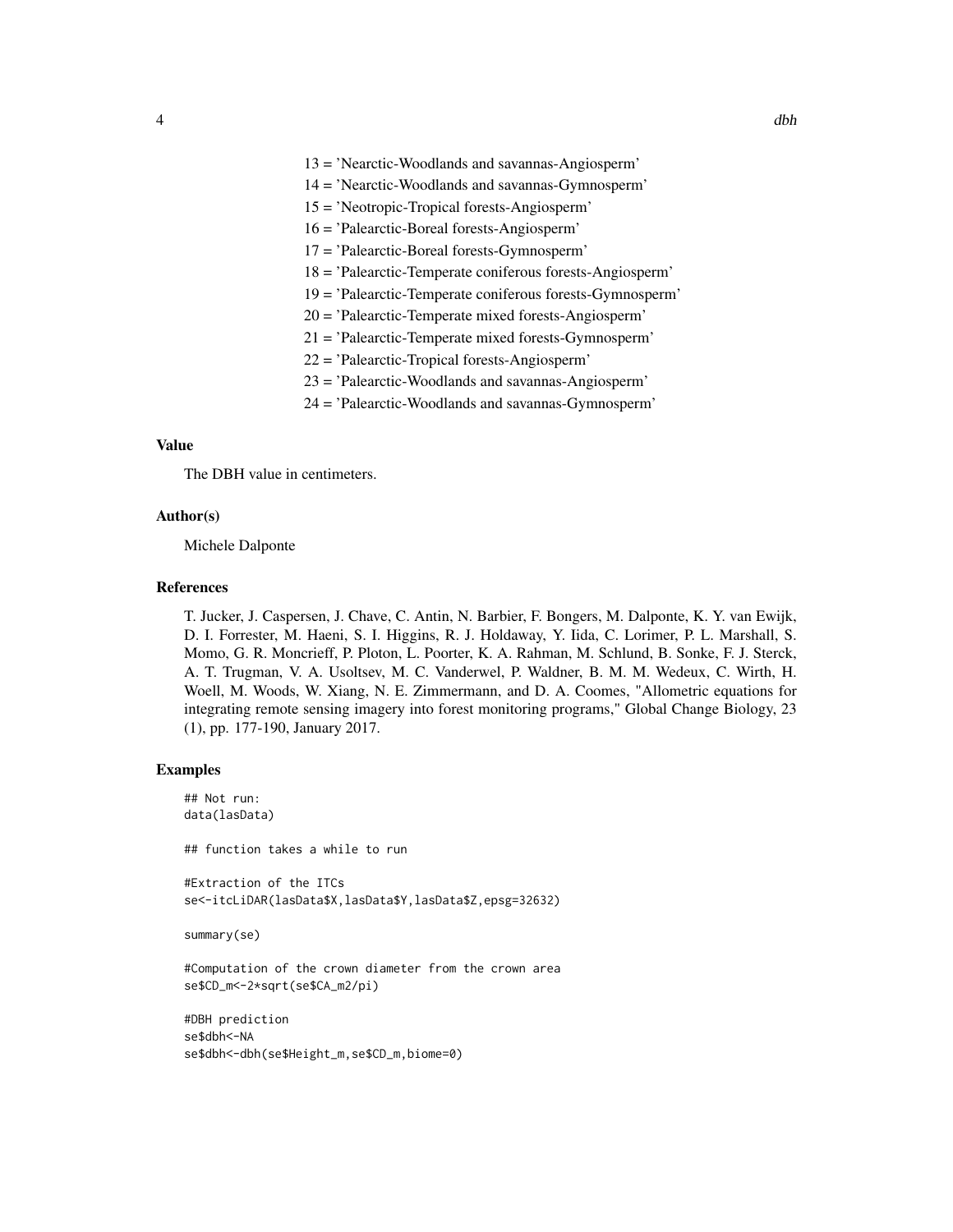#### <span id="page-4-0"></span>imgData 5

summary(se)

## End(Not run)

imgData *Imagery data over a forest area*

#### Description

A dataset containing a band (at 812 nm) of an hyperspectral image acquired over a forest area.

#### Usage

data(imgData)

#### Format

An object of class RasterLayer.

#### Details

• imgData An object of class RasterLayer.

itcIMG *Individual Tree Crowns segmentation with imagery data*

### Description

The ITC delineation approach finds local maxima within an imagery, designates these as tree tops, then uses a decision tree method to grow individual crowns around the local maxima.

#### Usage

```
itcIMG(imagery = NULL, epsg = NULL, searchWinSize = 3, TRESHSeed = 0.45,
 TRESHCrown = 0.55, DIST = 10, th = 0, ischm = FALSE)
```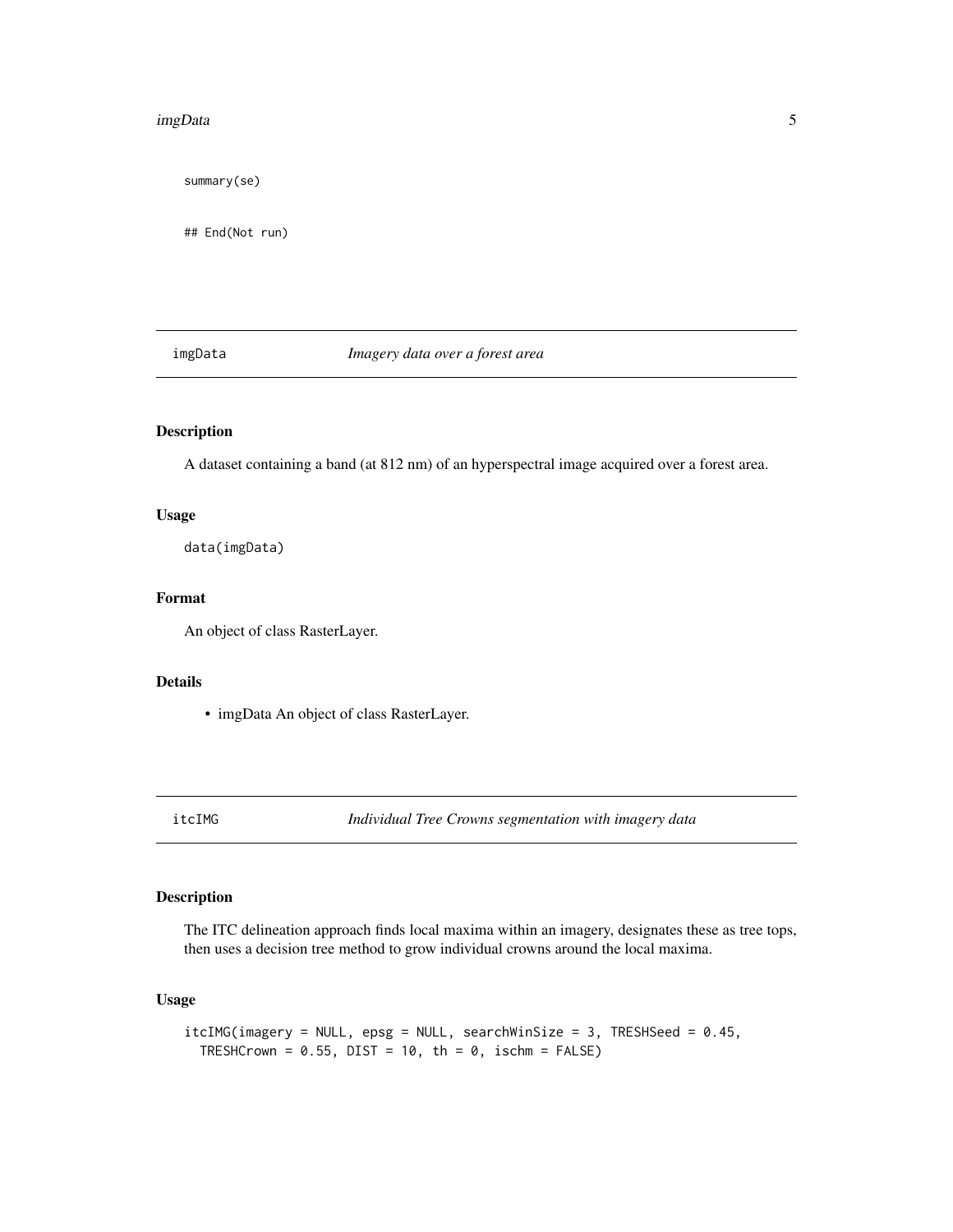#### Arguments

| imagery       | An object of class raster on which to perform the segmentation. The image<br>should be projected.                       |
|---------------|-------------------------------------------------------------------------------------------------------------------------|
| epsg          | The EPSG code of the reference system of the image.                                                                     |
| searchWinSize | Size (in pixels) of the moving window used to the detect the local maxima. It<br>should be an odd number larger than 3. |
| TRESHSeed     | Growing threshold 1. It should be between 0 and 1.                                                                      |
| TRESHCrown    | Growing threshold 2. It should be between 0 and 1.                                                                      |
| DIST          | Maximum value of the crown diameter of a detected tree (in meters).                                                     |
| th            | Digital number value below which a pixel cannot be a local maxima.                                                      |
| ischm         | TRUE if the imagery is a Canopy Height Model (CHM). Default: FALSE.                                                     |

#### Value

An object of the class SpatialPolygonsDataFrame containing the delineated ITCs. The informaion for each ITC contained in the data frame are the X and Y coordinates position of the tree, the tree height in meters (Height\_m; only if ischm=TRUE) and its crown area in square meters (CA\_m2).

#### Author(s)

Michele Dalponte

#### References

M. Dalponte, F. Reyes, K. Kandare, and D. Gianelle, "Delineation of Individual Tree Crowns from ALS and Hyperspectral data: a comparison among four methods," European Journal of Remote Sensing, Vol. 48, pp. 365-382, 2015.

#### Examples

```
## Not run:
data(imgData)
```

```
se<-itcIMG(imgData,epsg=32632)
summary(se)
plot(se,axes=T)
```
## to save the data use rgdal function called writeOGR. For more help see rgdal package.

## End(Not run)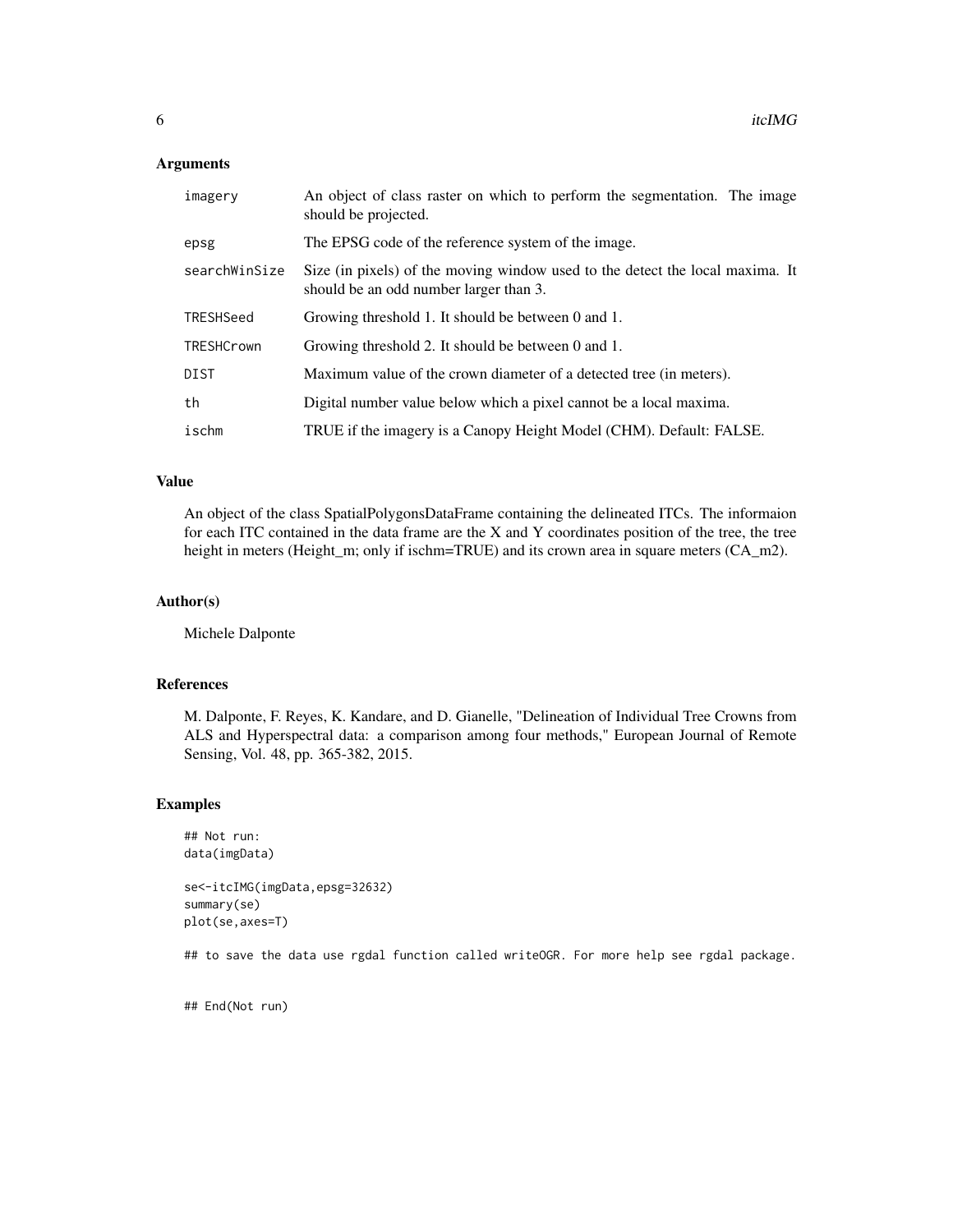<span id="page-6-0"></span>itcLiDAR *Individual Tree Crowns segmentation with LiDAR data*

#### Description

The ITC delineation approach finds local maxima within a rasterized canopy height model (CHM), designates these as tree tops, then uses a decision tree method to grow individual crowns around the local maxima. The approach goes through the following steps: (1) a low-pass filter is applied to the rasterized CHM to smooth the surface and reduce the number of local maxima; (2) local maxima are located using a moving window with size that adapts inside a user defined range (minimum and maximum size) according the pixel height; a pixel of the CHM is labelled as local maxima if its z value is greater than all other z values in the window, and with z greater than some minimum height above-ground; (3) each local maximum is labelled as an 'initial region' around which a tree crown can grow; the heights of the four neighboring pixels are extracted from the CHM and these pixels are added to the region if their vertical distance from the local maximum is less than some user-defined percentage of the local-maximum height, and less than some user-defined maximum difference; this procedure is repeated for all the neighbors of cells now included in the region, and so on iteratively until no further pixels are added to the region; (4) from each region that had been identified the first-return ALS points are extracted (having first removed low elevation points), (5) a 2D convex hull is applied to these points, and the resulting polygons becomes the final ITCs.

#### Usage

```
itclIDAR(X = NULL, Y = NULL, Z = NULL, epsg = NULL, resolution = 0.5,MinSearchFilSize = 3, MaxSearchFilSize = 7, TRESHSeed = 0.55,
 TRESHCrown = 0.6, minDIST = 5, maxDIST = 40, HeightThreshold = 2,
  cw = 1
```
#### Arguments

| X                | A column vector of x coordinates.                                                                                                                                                        |
|------------------|------------------------------------------------------------------------------------------------------------------------------------------------------------------------------------------|
| Y                | A column vector of y coordinates (it must have the same length as X).                                                                                                                    |
| Z                | A column vector of z coordinates (it must have the same length as X). Z must<br>be normalized respect to the ground.                                                                     |
| epsg             | The EPSG code of the reference system of the X,Y coordinates.                                                                                                                            |
| resolution       | The resolution of the raster on which the first segmentation is carried out.                                                                                                             |
| MinSearchFilSize |                                                                                                                                                                                          |
|                  | Minimum size (in pixels) of the moving window used to the detect the local<br>maxima. It should be an odd number larger than 3.                                                          |
| MaxSearchFilSize |                                                                                                                                                                                          |
|                  | Maximum size (in pixels) of the moving window used to the detect the local<br>maxima. It should be bigger or equal to MinSearchFilSize, and it should be an<br>odd number larger than 3. |
| TRESHSeed        | Growing threshold 1. It should be between 0 and 1.                                                                                                                                       |
| TRESHCrown       | Growing threshold 2. It should be between 0 and 1.                                                                                                                                       |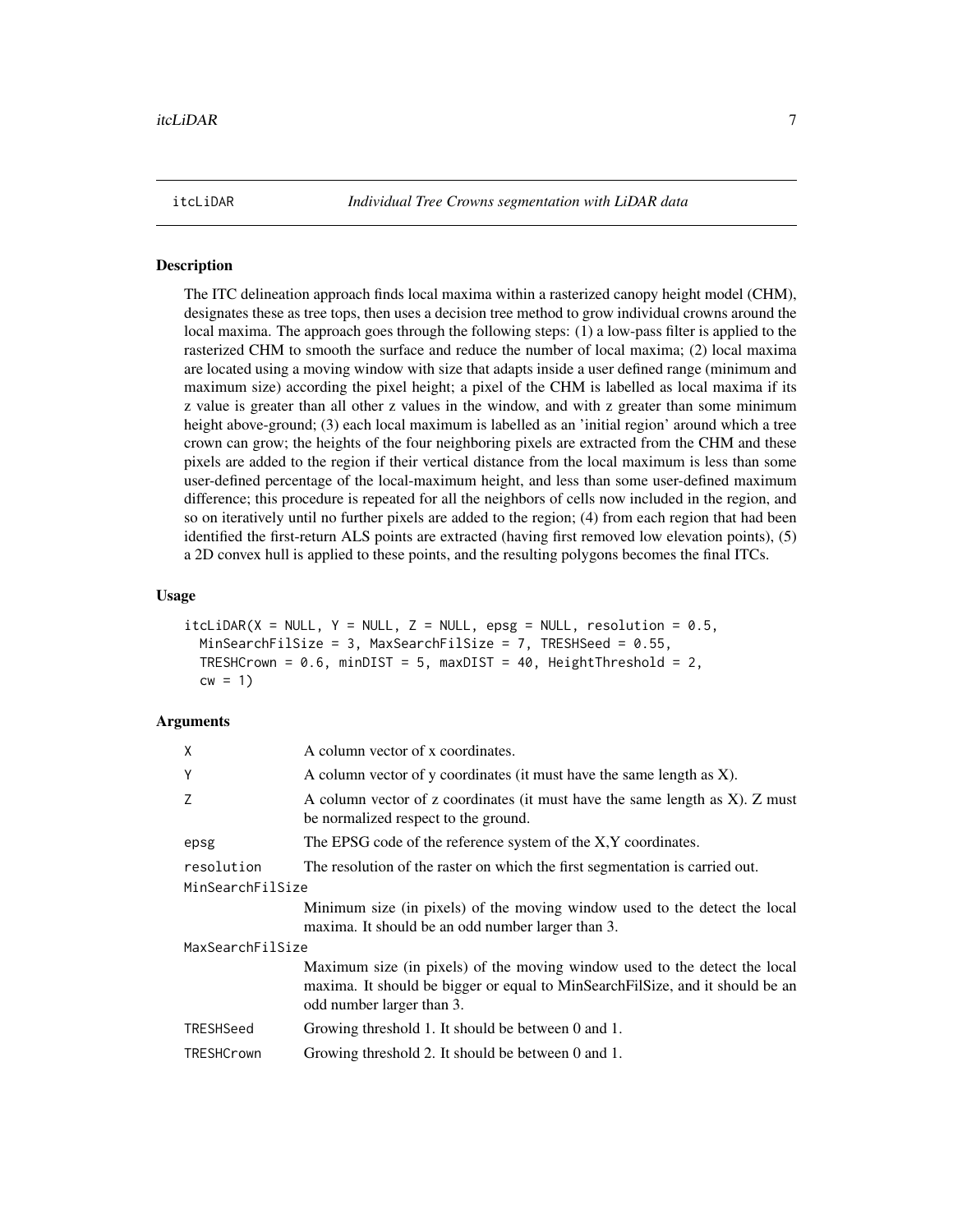| minDIST         | Minimum value of the crown diameter of a detected tree (in meters).                                               |
|-----------------|-------------------------------------------------------------------------------------------------------------------|
| maxDIST         | Maximum value of the crown diameter of a detected tree (in meters). It should<br>be bigger or equal to minDIST.   |
| HeightThreshold |                                                                                                                   |
|                 | Minimum height of the trees.                                                                                      |
| <b>CW</b>       | Weighting exponent used to increase the contrast in the CHM used to detect the<br>local maxima (default $cw=1$ ). |

#### Value

An object of the class SpatialPolygonsDataFrame containing the delineated ITCs. The informaion for each ITC contained in the data frame are the X and Y coordinates position of the tree, the tree height in meters (Height\_m) and its crown area in square meters (CA\_m2).

#### Author(s)

Michele Dalponte

#### References

M. Dalponte, and D. A. Coomes, "Tree-centric mapping of forest carbon density from airborne laser scanning and hyperspectral data," Methods in Ecology and Evolution, Vol. 7, No. 10, pp. 1236-1245, 2016.

#### Examples

```
## Not run:
data(lasData)
```
## function takes a while to run se<-itcLiDAR(lasData\$X,lasData\$Y,lasData\$Z,epsg=32632) summary(se) plot(se,axes=T)

## If we want to seperate the height of the trees by grayscales:

plot(se,col=gray((max(se\$Height\_m)-se\$Height\_m)/(max(se\$Height\_m)-min(se\$Height\_m))),axes=T)

## to save the data use rgdal function called writeOGR. For more help see rgdal package.

## End(Not run)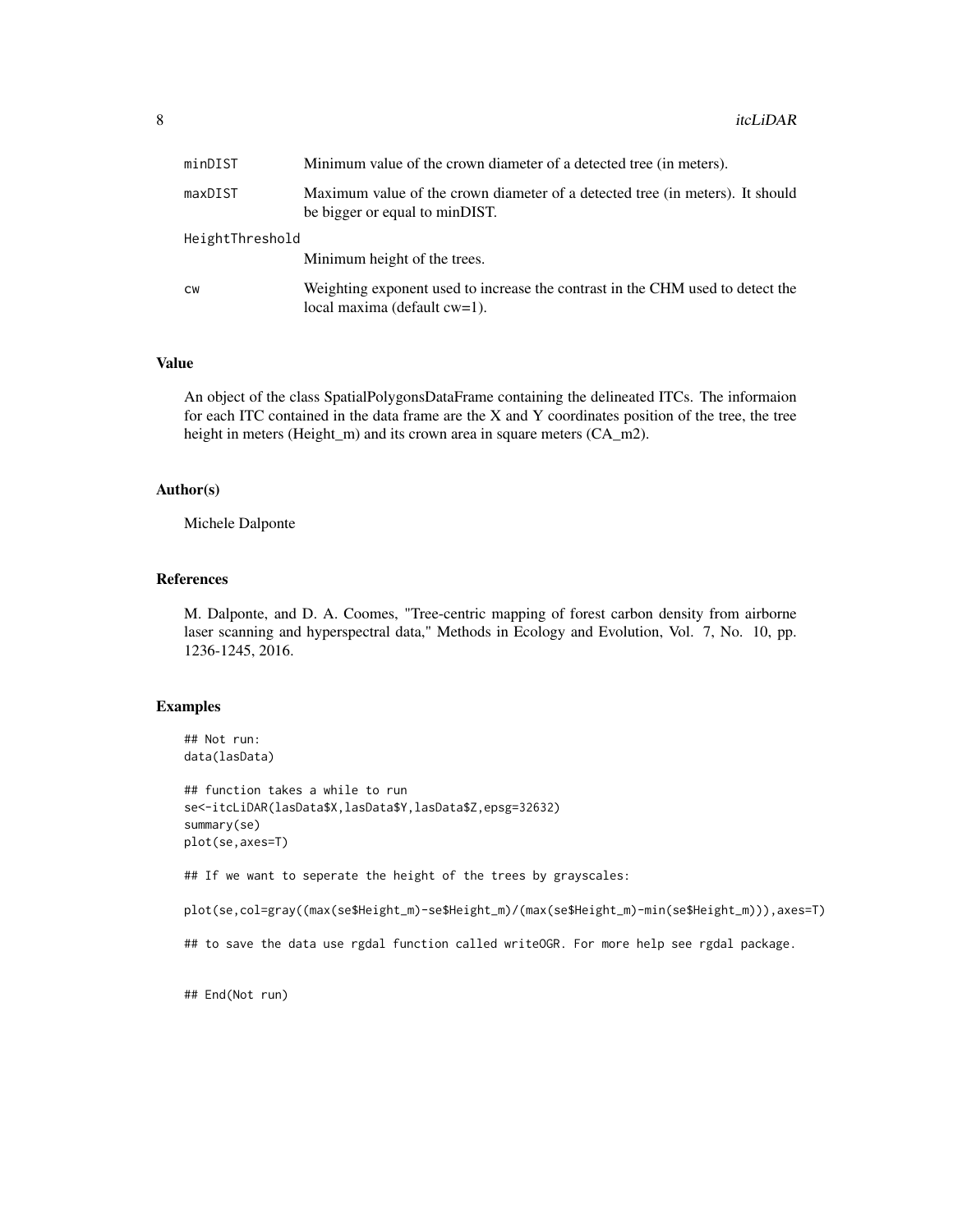<span id="page-8-0"></span>itcLiDARallo *Individual Tree Crowns segmentation with LiDAR data and crown diameter-height relationship*

#### **Description**

The ITC delineation approach finds local maxima within a rasterized canopy height model (CHM), designates these as tree tops, then uses a decision tree method to grow individual crowns around the local maxima. The approach goes through the following steps: (1) a low-pass filter is applied to the rasterized CHM to smooth the surface and reduce the number of local maxima; (2) local maxima are located using a moving window with size that adapts inside a user defined range (minimum and maximum size) according the pixel height; a pixel of the CHM is labelled as local maxima if its z value is greater than all other z values in the window, and with z greater than some minimum height above-ground; (3) each local maximum is labelled as an 'initial region' around which a tree crown can grow; the heights of the four neighboring pixels are extracted from the CHM and these pixels are added to the region if their vertical distance from the local maximum is less than some user-defined percentage of the local-maximum height, and less than some user-defined maximum difference; this procedure is repeated for all the neighbors of cells now included in the region, and so on iteratively until no further pixels are added to the region; (4) from each region that had been identified the first-return ALS points are extracted (having first removed low elevation points), (5) a 2D convex hull is applied to these points, and the resulting polygons becomes the final ITCs.

#### Usage

 $itcliDARallo(X = NULL, Y = NULL, Z = NULL, epsg = NULL,$ resolution =  $0.5$ , TRESHSeed =  $0.55$ , TRESHCrown =  $0.6$ , HeightThreshold = 2, lut =  $NULL, cw = 1)$ 

#### Arguments

| X                 | A column vector of x coordinates.                                                                                                              |
|-------------------|------------------------------------------------------------------------------------------------------------------------------------------------|
| Y                 | A column vector of y coordinates (it must have the same length as X).                                                                          |
| Z                 | A column vector of z coordinates (it must have the same length as X). Z must<br>be normalized respect to the ground.                           |
| epsg              | The EPSG code of the reference system of the X,Y coordinates.                                                                                  |
| resolution        | The resolution of the raster on which the first segmentation is carried out.                                                                   |
| TRESHSeed         | Growing threshold 1. It should be between 0 and 1.                                                                                             |
| <b>TRESHCrown</b> | Growing threshold 2. It should be between 0 and 1.                                                                                             |
| HeightThreshold   |                                                                                                                                                |
|                   | Minimum height of the trees.                                                                                                                   |
| lut               | Look up table. It should be made of two colums. The first column indicate the<br>height in meters and the second the crown diameter in meters. |
| <b>CW</b>         | Weighting exponent used to increase the contrast in the CHM used to detect the<br>local maxima (default cw=1).                                 |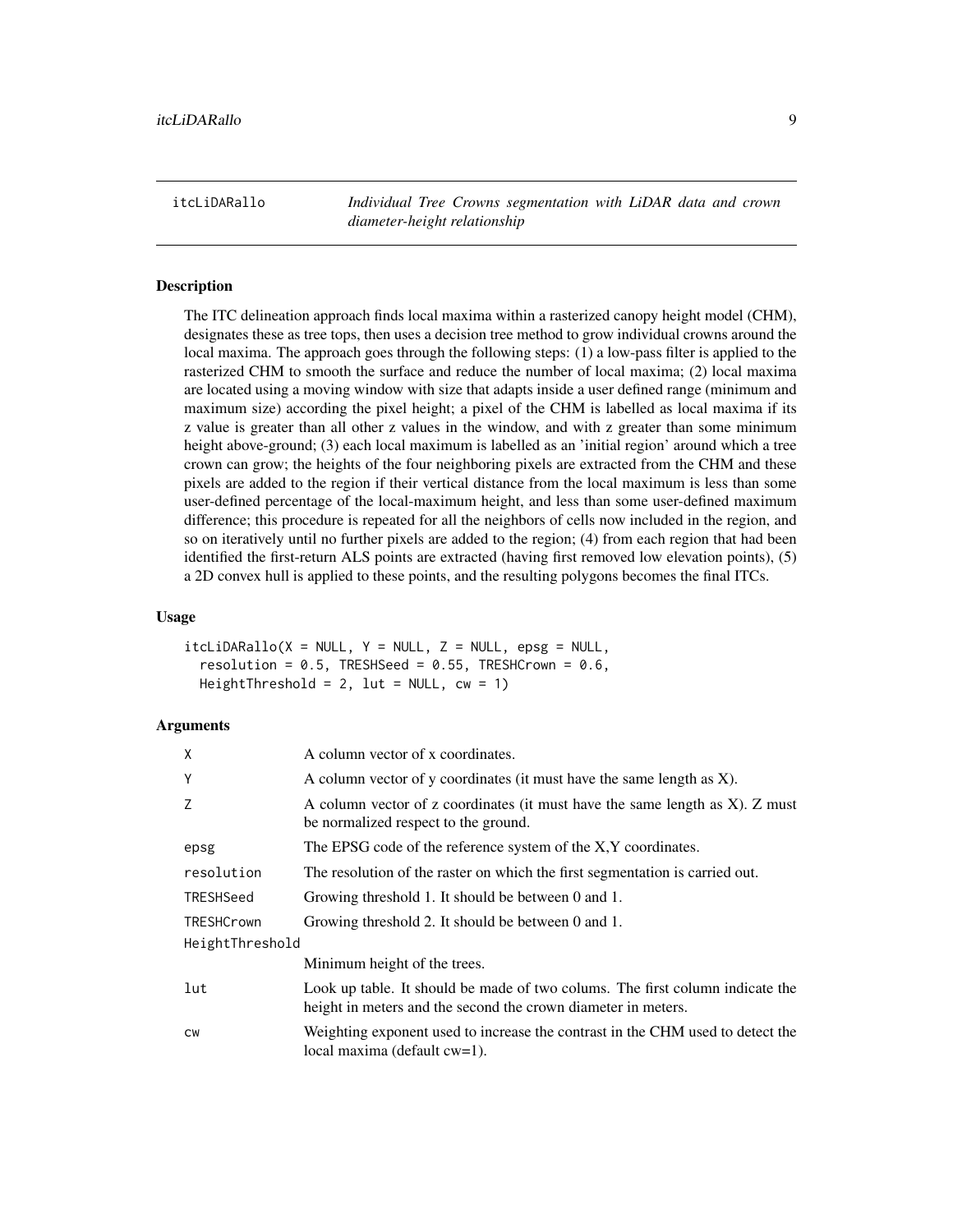#### <span id="page-9-0"></span>Value

An object of the class SpatialPolygonsDataFrame containing the delineated ITCs. The informaion for each ITC contained in the data frame are the X and Y coordinates position of the tree, the tree height in meters (Height\_m) and its crown area in square meters (CA\_m2).

#### Author(s)

Michele Dalponte

#### References

D. A. Coomes, M. Dalponte, T. Jucker, G. P. Asner, L. F. Banin, D. F.R.P. Burslem, S. L. Lewis, R. Nilus, O. L. Phillips, M.-H. Phua, L. Qie, "Area-based vs tree-centric approaches to mapping forest carbon in Southeast Asian forests from airborne laser scanning data," Remote Sensing of Environment, Vol. 194, Issue 1, pp. 77-88, June 2017.

#### Examples

```
## Not run:
data(lasData)
##Creation of the look-up-table
lut<-matrix(6,2,data=NA)
lut<-data.frame(lut)
names(lut)<-c("H","CD")
lut$H<-c(2,10,15,20,25,30)
lut$CD<-c(0.5,1,2,3,4,5)
## function takes a while to run
se<-itcLiDARallo(lasData$X,lasData$Y,lasData$Z,epsg=32632,lut=lut)
summary(se)
plot(se,axes=T)
## If we want to seperate the height of the trees by grayscales:
plot(se,col=gray((max(se$Height_m)-se$Height_m)/(max(se$Height_m)-min(se$Height_m))),axes=T)
```
## to save the data use rgdal function called writeOGR. For more help see rgdal package.

## End(Not run)

lasData *LiDAR data point cloud acquired over a forest area*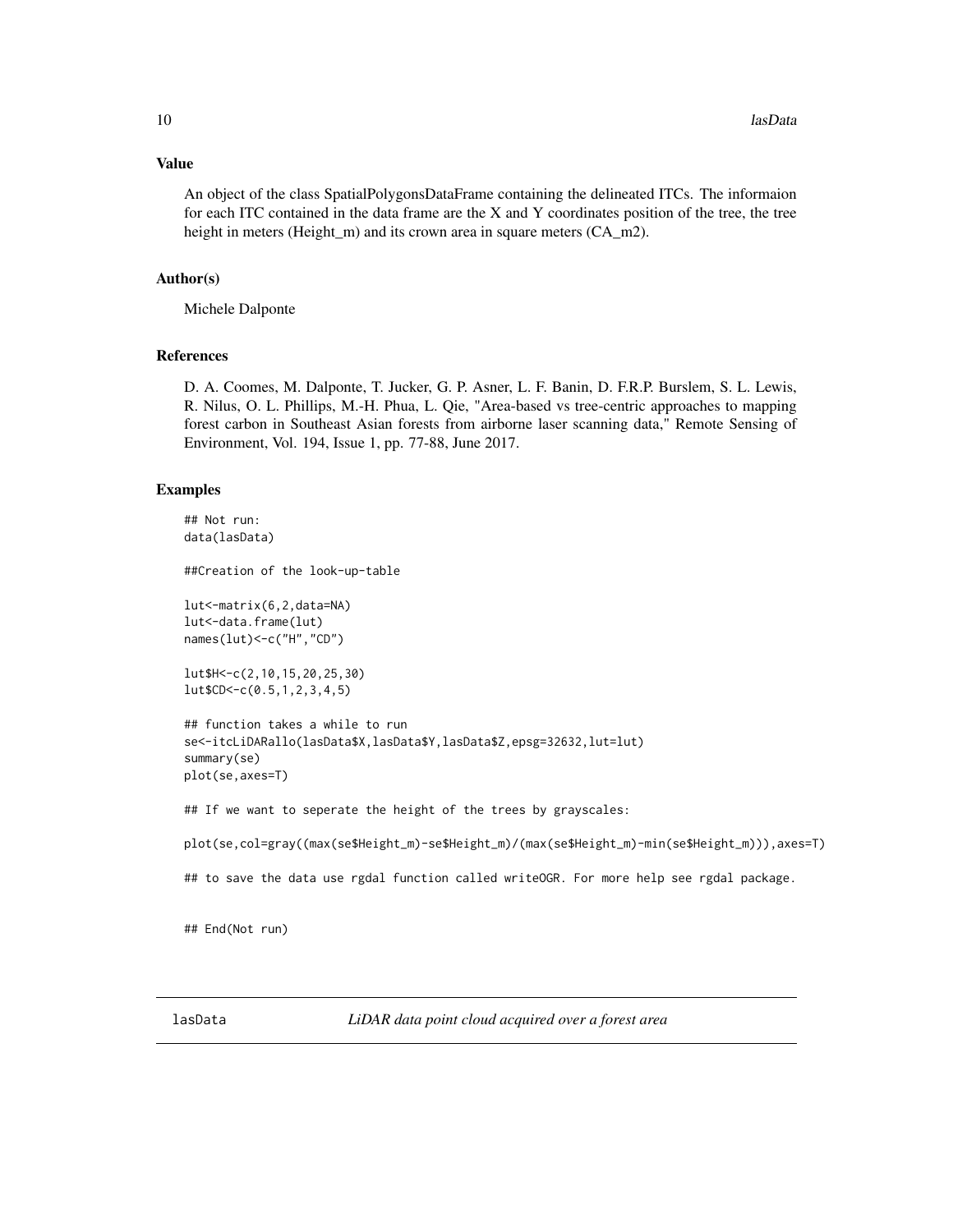#### lasData and the contract of the contract of the contract of the contract of the contract of the contract of the contract of the contract of the contract of the contract of the contract of the contract of the contract of th

### Description

A dataset containing the X Y Z coordinates of LiDAR points acquired over a forest area. The EPSG code of the coordinates is 32632.

#### Usage

```
data(lasData)
```
#### Format

A data frame with 16907 rows and 3 variables

### Details

- X. X coordinate in UTM WGS84 32 N (EPSG code 32632).
- Y. Y coordinate in UTM WGS84 32 N (EPSG code 32632).
- Z. Z coordinate. The Z coordinate is normalized respect to the ground.